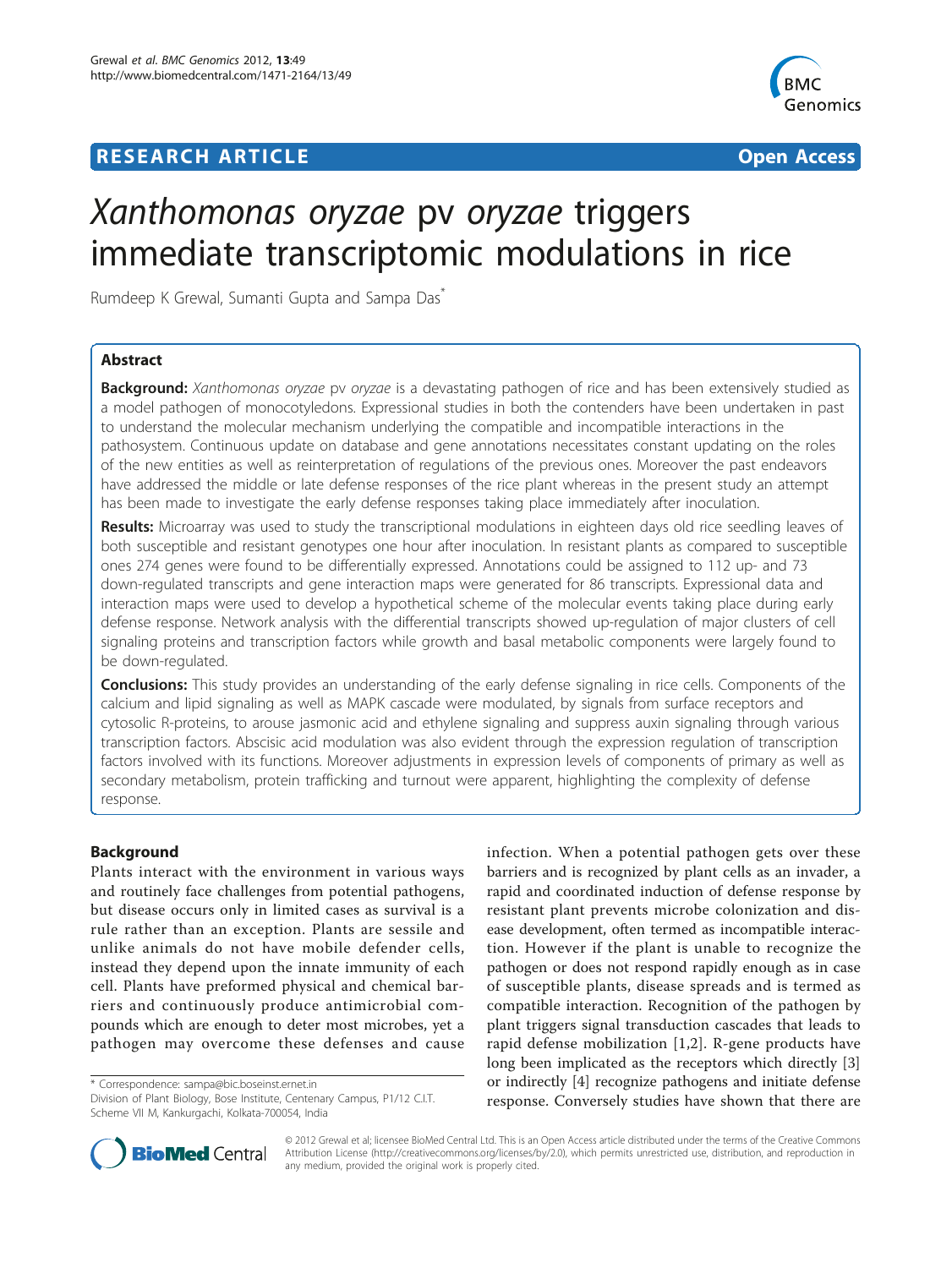two branches of immune system, one uses transmembrane pattern recognition receptors (PRRs) that respond to pathogen associated molecular patterns (PAMPs) and the second, that acts largely inside the cell, uses NB-LRR type R-gene products [[5\]](#page-10-0). Perception of an invader by host cell leads to activation of protein Kinases or/and inhibition of protein phosphatases triggering the  $Ca^{2+}$ influx which in turn leads to active oxygen species (AOS) generation, MAPK activation, anion effluxes and plasma membrane depolarization [\[6](#page-10-0)]. The prime target of such signal transduction is the cell nucleus, where modulation of numerous genes takes place to face the invasion. The genes are coordinately activated in several waves [[7\]](#page-10-0). The products of immediately activated genes or primary response genes subsequently activate the secondary response genes [[8](#page-10-0)]. These subsequent transcriptional events reinforces and amplifies defense signals and results in production of antimicrobial metabolites, pathogenesis related proteins, enzymes of oxidative stress protection, stress related hormones, cell wall lignification and fortification and often hypersensitive response.

Rice (Oryza sativa L.) is the major nutritional source for above 60 percent of the global and 90 percent of the Asian population [[9\]](#page-10-0). It globally provides 21 percent of human per capita energy and 15 percent of per capita protein [http://www.knowledgebank.irri.org.](http://www.knowledgebank.irri.org) But the crop yield obtained is greatly affected by various diseases of which blast, leaf blight and sheath blight are most devastating ones, resulting in a huge gap between the yield potential and the actual yield. Following blast, bacterial leaf blight of rice, caused by Xanthomonas oryzae pv oryzae (Xoo), is responsible for huge economic loss. Bacterial leaf blight is known to occur in all rice growing areas and is exceptionally severe in Asia. It is reported to have reduced annual production by as much as 60 percent in India and 50 percent in Japan [http://](http://www.knowledgebank.irri.org) [www.knowledgebank.irri.org](http://www.knowledgebank.irri.org).It has also been extensively studied as a model disease of rice to understand the host-pathogen interactions, bacterial pathogenesis and defense responses in monocotyledonous plants [[10\]](#page-10-0). The symptoms in adult plants appear as water-soaked yellowish stripes on leaf blades or starting at leaf tips which increase in length and width killing the infected leaves. Infected plants produce sterile and empty panicles and in severe cases the plant wilts and dies. At seedling stage the disease totally eradicates the plants of wide areas leading to epidemic. Enormous effort has been put to develop resistant cultivars carrying major Rgenes of which 29 have been identified till date [[10\]](#page-10-0). Availability of genome sequences for both rice and Xoo as well as continuing annotation projects has opened up the path for global expression studies of both contenders. Microarray technology has been excellently used to study constitutive and early defense responses in the concerned system. Previous studies have highlighted the complexity of the genetic networks involved in defense response. Ethylene and Jasmonic acid as well as MAPK pathways have been found to be important in case of rice-Xoo interaction.

The previous studies report transcriptomic events at four hours or later after inoculation [[11,12\]](#page-10-0) whereas considering the rapidity of plant defense response documented in other plant-pathogen systems [[13\]](#page-10-0) and short generation time of Xoo, it is expected that the bacterial pathogen induces host reprogramming even at prior time points. Moreover large accumulation of additional annotation data since the afore-mentioned studies is enough to justify a revisit to the problem. In the present study, to best of our knowledge, an effort has been made for the first time to dissect the rice-bacterial interaction system at one hour after inoculation (hai) in both resistant and susceptible hosts. This time point was selected after deliberate consideration of the facts that Xoo is known to reach early log phase in culture within one hour of growth [[14\]](#page-10-0) and the method of inoculation used i.e. the clipping method, deposits the pathogen directly in the infection court [[15\]](#page-10-0). In parsley and bean cell suspension cultures, the phenylpropanoid biosynthetic gene transcription rate was found to be maximum at around one hour when challenged with avirulent pathogen [[16](#page-10-0)] The present study delineates the early transcriptomic changes in response to pathogen attack in much detail and underlines the sophisticated regulatory mechanisms that are brought into play to combat the microbe invasion.

#### Results and discussion

#### Disease symptoms in IET8585 and IR24

In fifty five days old plants inoculated with Xanthomonas oryzae pv oryzae strain Bxo43, the symptoms first appear five days after inoculation (dai) as yellowish lesions around the site of inoculation in both the cultivars. In susceptible IR24 the whole leaf turned grayish yellow and dried up at 14 dai, lesions were visible on other leaves of the same plant as well. In resistant IET8585 at 14 dai the progression of lesion was limited to 16 +/- 2 cm from inoculation site whereas other leaves of the plant remained unaffected (Additional file [1\)](#page-9-0). The symptoms in eighteen days old plants were also comparable with previously documented reports [[12\]](#page-10-0).

#### Microarray experiment and validation

Agilent Rice gene expression microarrays were used to examine differential transcript accumulation in resistant IET8585 and susceptible IR24 cultivars at 1 hai with Bxo43 or mock water treated control. The number of transcripts found to be differentially expressed in resistant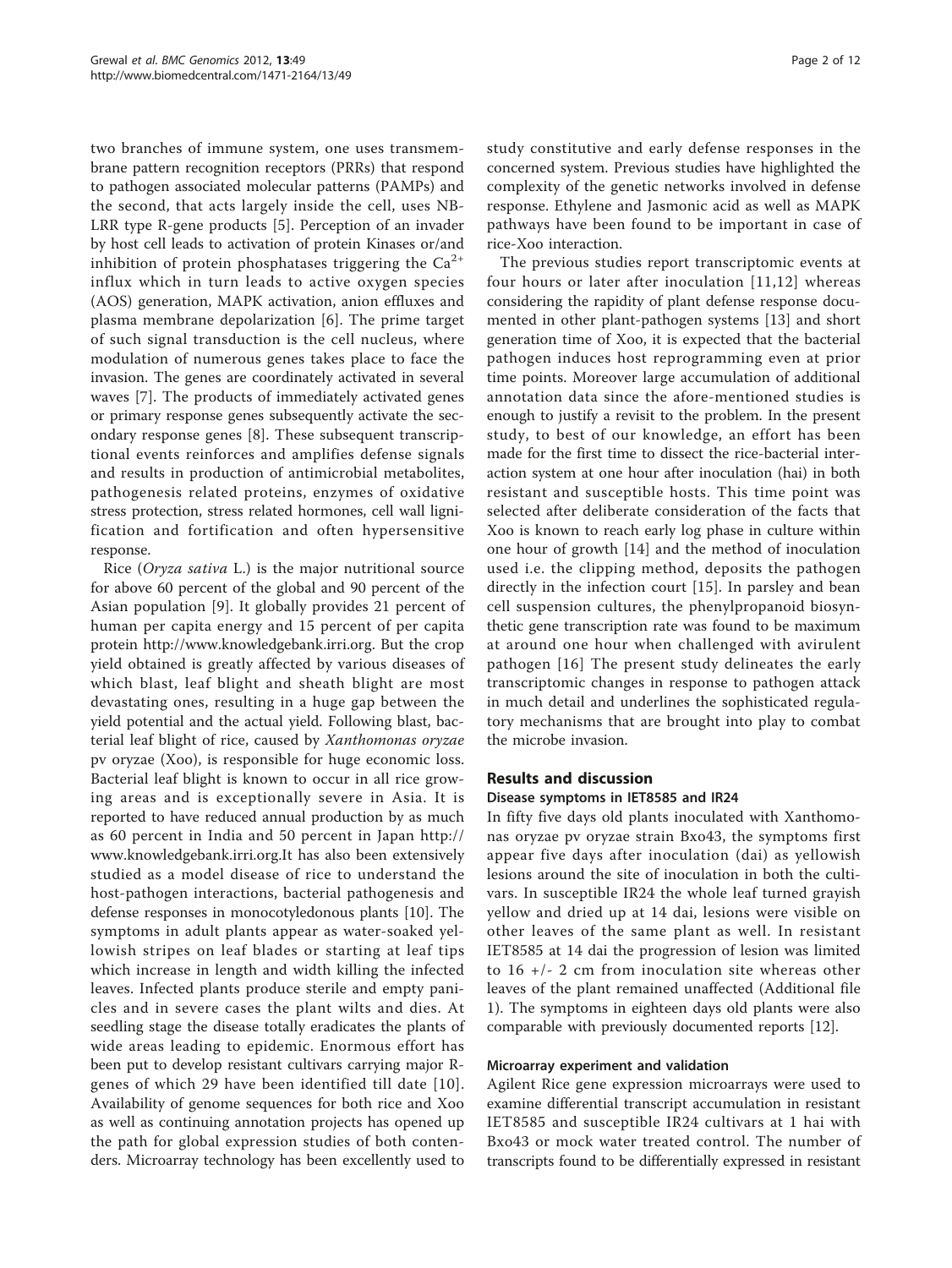<span id="page-2-0"></span>

plants compared to susceptible ones after pathogen inoculation were 378. Amongst them 104 were found to be differentially expressed after mock treatment as well and were not taken into consideration for further analysis (Figure 1A). A remaining subset of 274 transcripts were taken to be differentially expressed due to Bxo43 inoculation, of these 152 were found to be up-regulated and 122 down-regulated in IET8585 as compared to IR24. The microarray data has been submitted to ArrayExpress and is available as E-MEXP-3388.

Real-time qPCR was used to validate the microarray results. Fifteen genes were randomly selected from the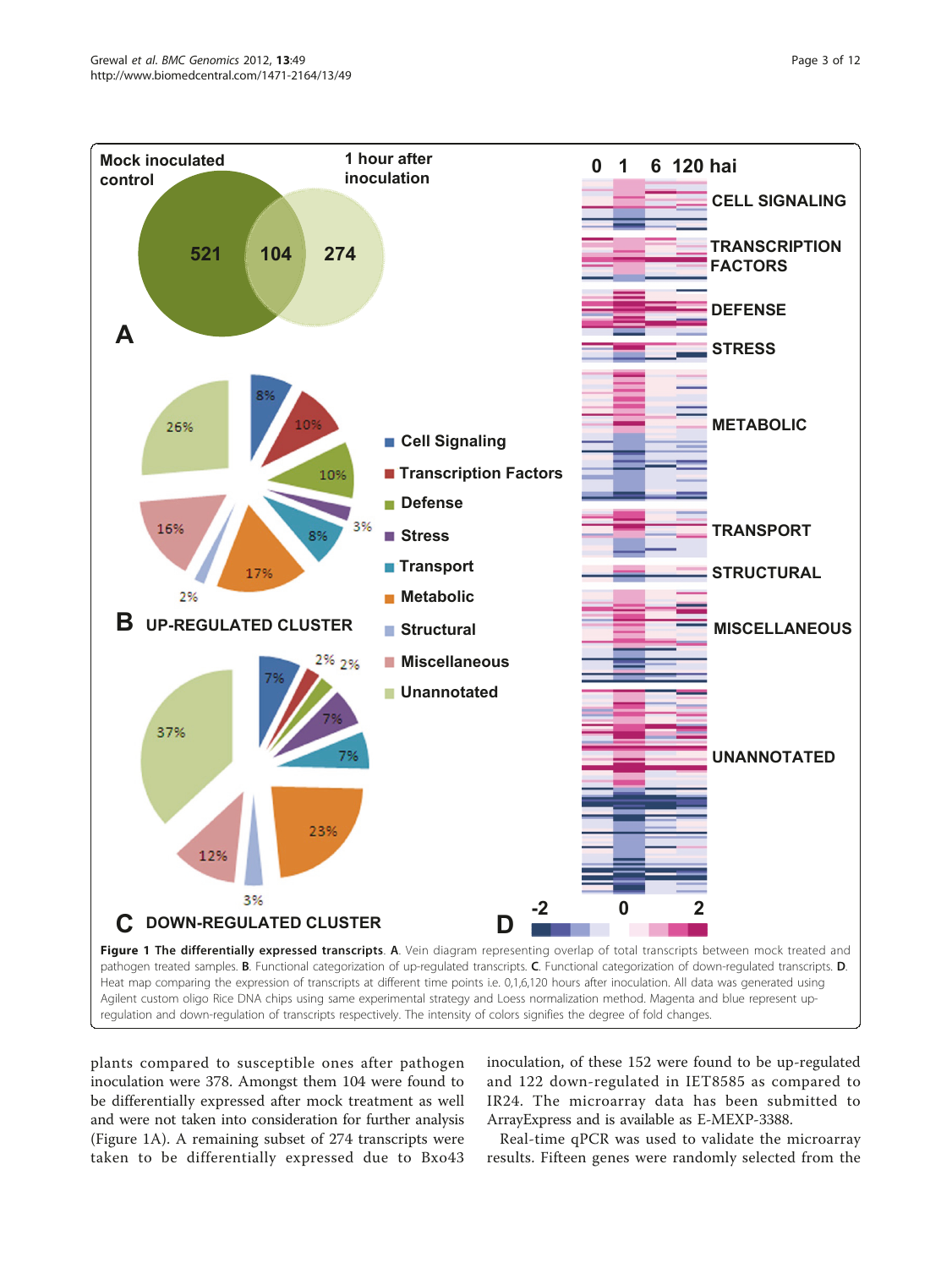differentially expressed genes. The differential expressions of selected genes were verified by quantitative PCR. Both the up- and down-regulated genes showed same trend of expression as obtained by microarray when further analyzed by qPCR (Additional file [2](#page-9-0)).

# Identification and annotation of differentially expressed transcripts

The transcripts were annotated with the help of Rice Annotation Project Database<http://rapdb.dna.affrc.go.jp>. Annotations could be assigned to 112 up- and 73 downregulated transcripts. On the basis of GO functional categories transcripts were assorted into several groups. The up-regulated transcripts were grouped into cell signaling (8%), transcriptional factors (10%), defense related (10%), general stress related (3%), transport (8%), metabolic (17%), structural (2%) and miscellaneous (16%) (Figure [1B,](#page-2-0) Additional file [3\)](#page-9-0). Similarly down-regulated transcripts consisted of cell signaling (7%), transcription factors (2%), defense related (2%), stress related (7%), transport (7%), metabolic (23%), structural (3%) and miscellaneous (12%) (Figure [1C](#page-2-0), Additional file [4\)](#page-9-0). Interactions for 55 up-regulated (Additional file [5](#page-9-0)) and 31 down-regulated (Additional file [6\)](#page-9-0) transcripts were mapped.

# Expression of modulated transcripts at different time points

The present 1 hai data set was compared to previously reported expressional studies done at 6 and 120 hai as well as in untreated plants-GEO Data set GSE6244 [[12](#page-10-0)]. Amongst the 274 transcripts obtained from present study 233 showed similar trend in 6 or 120 hai data sets, further 172 showed greatest differential expression at 1 hai, 17 were constitutively up-regulated and 22 were constitutively down-regulated in all data sets (Figure [1D,](#page-2-0) Additional file [7\)](#page-9-0). Constitutively upregulated transcripts include WRKY69, DREB1B, chitinase precursor, Hin1 and NB-ARC domain containing proteins (Table [1\)](#page-4-0) while constitutively down-regulated transcripts include Phospholipase  $A_2$  (Table [2\)](#page-5-0). Transcripts which were uniquely up-regulated at 1 hai include calmodulin like protein, Nod 19 family protein and Protein disulphide isomerase. The comparison of expression data at different time points revealed that a plant maintains a continuous state of alertness as soon as it perceives a pathogen attack and coordinately modulates the expression of genes for the purpose. While the differential expression of some genes i.e. chitinase, WRKY factors, DREB1B, Phospholipase, Nod family proteins may provide an advantage against pathogen, over-expression of NB-ARC domain containing or calmodulin-like protein may help in rapid perception and signal transmission.

### Cell signaling

It was interesting to note that the largest up-regulated cluster consisted of 15 transcription factors and 12 cell signaling related proteins, transcripts which or the products of which may act as mediators to usher defense response. In the corresponding down-regulated cluster 3 transcription factors and 9 signaling related proteins were found. Two receptor-like kinases (AK068504, AK111766) were found to be up-regulated (Table [1\)](#page-4-0), one of them bearing a LysM domain (AK111766). The LysM domains are found in a variety of peptidoglycan or chitin binding proteins and have been implicated in perception of rhizobial lipichitooligosaccaride signals [[17\]](#page-10-0) and further elicitation of signals via its intercellular kinase domain [[18](#page-10-0)]. A transcript for NB-ARC domain containing protein (AK069420) was found to be highly up-regulated (Table [1](#page-4-0)) as well. NB-ARC is an ancient highly conserved domain of a class of plant resistance proteins [[19](#page-10-0)]. It has a functional ATPase domain and its nucleotide binding site is proposed to regulate activity of the R-protein in pathogen recognition.

Serine/theonine protein kinases (STK) have long been implicated to play a role in signaling processes concerned with self verses non-self recognition and disease resistance [[20](#page-10-0)]. A up-regulated STK was found to be similar to MAPKKK17 (AK071585) (Additional file [5](#page-9-0)), which is known to be induced by pathogens [[21\]](#page-10-0). Another MAPK cascade initiating protein MAPKKK3 (AK068725) [[22](#page-10-0)] as well as Protein Phosphatase 2C (AK100561) or PP2C (Additional file [5](#page-9-0)) a regulator of MAPK pathway, known to be activated in stress [[23\]](#page-10-0), was found to be up-regulated in the present case study, suggesting that there may be a remarkable fine tuning of MAPK cascade at such early a time point. Calcium ion is the most important signal entity in cell, its importance is reflected in present work by differential regulation of transcripts of several associated proteins, upregulation of a calmodulin-like protein (AK070889), Os12g0556500 (AK110372) a calmodulin-binding protein-like protein and Os06g0683400 (AK111852) an EFhand domain containing protein, similar to CCD1 (Table [1\)](#page-4-0). Studies in wheat cultured cells have revealed that ccd-1 mRNA are strongly responsive to elicitors of snow mold and gene product CCD1 plays a role in elicitor provoked  $Ca^{2+}$  mediated signal transduction [[24\]](#page-10-0). Some  $Ca^{2+}$  binding proteins Os05g0583500 (AK100131) a calcium binding protein and an EF-hand domain containing protein (AK100302) were also found to be down-regulated indicating tight regulation of signaling pathways. Besides  $Ca^{2+}$  flux transporters for several other ions across membrane were also stimulated. These ion fluxes affect membrane potential which in turn affect uptake by other channels and activation of defense response [[25\]](#page-10-0). A net  $K^+$  eflux in elicitor treated cells is a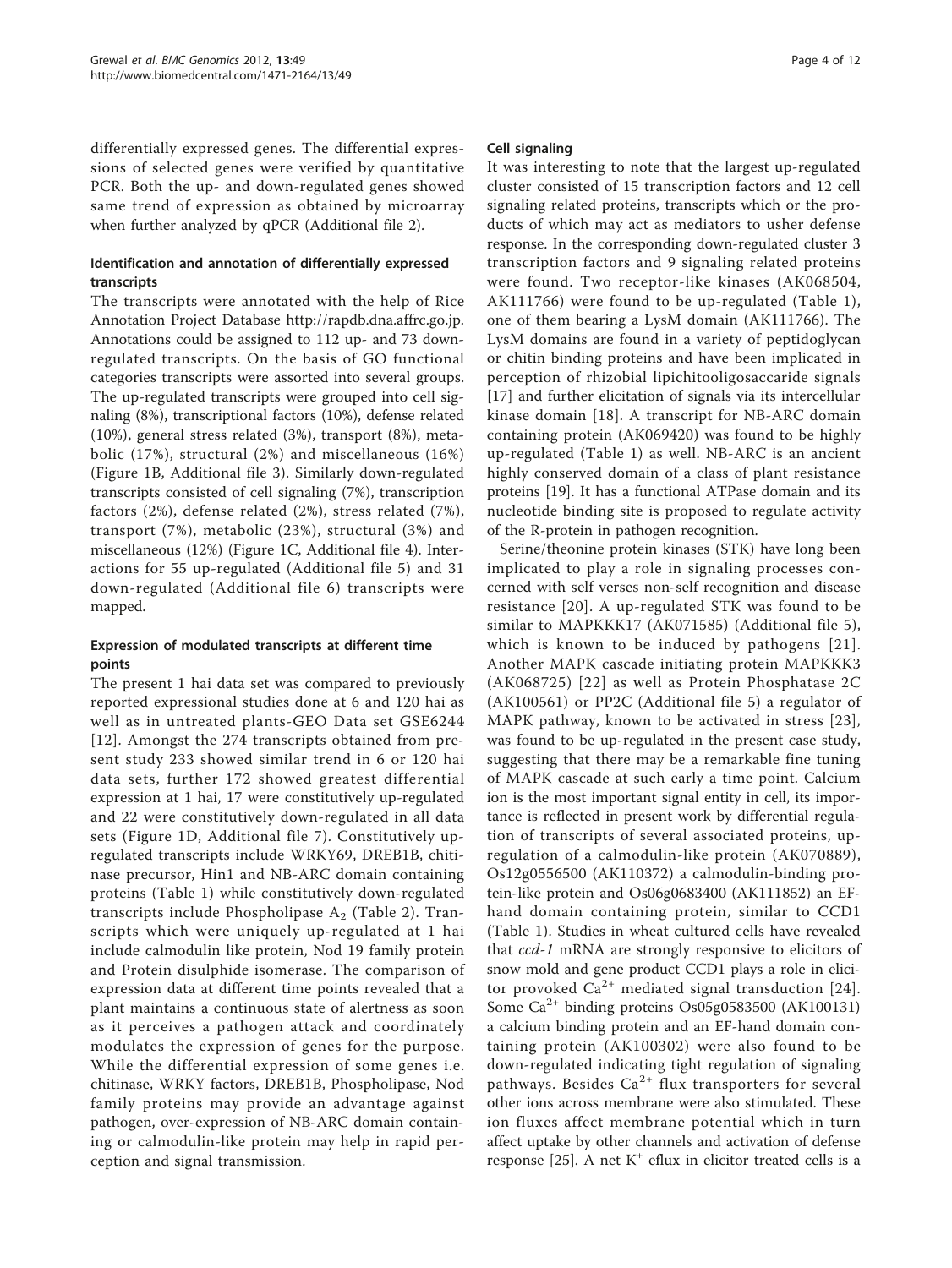<span id="page-4-0"></span>

| Table 1 A list of up-regulated transcripts in resistant IET8585 as compared to susceptible IR24 one hour after |  |
|----------------------------------------------------------------------------------------------------------------|--|
| inoculation with Bxo43                                                                                         |  |

| <b>Functional</b><br>Category | Fold<br>Gene<br>q-<br>change<br>value<br>Name |                         |       | <b>Gene Description</b>                                                                                                                                                                                              |  |  |  |
|-------------------------------|-----------------------------------------------|-------------------------|-------|----------------------------------------------------------------------------------------------------------------------------------------------------------------------------------------------------------------------|--|--|--|
| Cell Signaling                | AK068504 2.497697                             |                         | 0.036 | Similar to Receptor-like protein kinase.                                                                                                                                                                             |  |  |  |
|                               |                                               | AK111766 2.126773       | 0.023 | Similar to LysM domain-containing receptor-like kinase 3.                                                                                                                                                            |  |  |  |
|                               |                                               | AK071585 3.051916       | 0.021 | Serine/threonine protein kinase domain containing protein.                                                                                                                                                           |  |  |  |
|                               |                                               | AK068725 2.730174       | 0.029 | Mitogen activated protein kinase kinase kinase 3 domain containing protein.                                                                                                                                          |  |  |  |
|                               |                                               | AK100561 2.068673 0.036 |       | Similar to Protein phosphatase 2C gamma isoform (EC 3.1.3.16) (PP2C-gamma) (Protein phosphatase<br>magnesium-dependent 1 gamma) (Protein phosphatase 1C) (Fibroblast growth factor inducible<br>protein 13) (FIN13). |  |  |  |
|                               |                                               | AK070889 2.007305       | 0.017 | Similar to Calmodulin-like protein.                                                                                                                                                                                  |  |  |  |
|                               |                                               | AK110372 2.442006       | 0.015 | Calmodulin binding protein-like family protein (Os12q0556500).                                                                                                                                                       |  |  |  |
|                               |                                               | AK111852 2.789168       | 0.017 | Similar to EF-hand Ca2+-binding protein CCD1.(Os06g0683400)                                                                                                                                                          |  |  |  |
| Transcription<br>Factor       |                                               | AK105817 2.030093       | 0.017 | Similar to MYB transcription factor R2R3 type.                                                                                                                                                                       |  |  |  |
|                               |                                               | AK099506 2.210962       | 0.022 | Similar to Transcription factor MYC7E (Fragment).                                                                                                                                                                    |  |  |  |
|                               |                                               | AK068232 3.077906       | 0.174 | AUX/IAA protein family protein.                                                                                                                                                                                      |  |  |  |
|                               |                                               | AK073848 2.138125       | 0.017 | Similar to NAC domain protein.                                                                                                                                                                                       |  |  |  |
|                               |                                               | AK062422 7.448169       | 0.017 | Dehydration-responsive element-binding protein 1B.                                                                                                                                                                   |  |  |  |
|                               |                                               | AK111606 3.783378       | 0.044 | WRKY transcription factor 69.                                                                                                                                                                                        |  |  |  |
|                               |                                               | AK073812 2.587758       | 0.017 | APETALA2 (AP2) gene 59., Abiotic stress., AP2/ERF family protein.                                                                                                                                                    |  |  |  |
| Defense<br>related            |                                               | AK069420 14.04906       | 0.020 | NB-ARC domain containing protein.                                                                                                                                                                                    |  |  |  |
|                               |                                               | AK100906 4.244798       | 0.019 | Similar to Diacylglycerol kinase.                                                                                                                                                                                    |  |  |  |
|                               |                                               | AK099489 2.399005       | 0.048 | Similar to Glutathione S-transferase GST 23 (EC 2.5.1.18) (Fragment).                                                                                                                                                |  |  |  |
|                               |                                               | AK063796 3.123453       | 0.173 | Similar to Glutathione S-transferase GST 8 (EC 2.5.1.18).                                                                                                                                                            |  |  |  |
|                               |                                               | AK071599 2.625772 0.225 |       | Similar to Cytochrome P450 71A1 (EC 1.14.-.-) (CYPLXXIA1) (ARP-2).                                                                                                                                                   |  |  |  |
|                               | AK064764 2.834801                             |                         | 0.047 | Cytochrome P450 family protein.                                                                                                                                                                                      |  |  |  |
|                               |                                               | AK107349 3.065706       | 0.047 | Similar to Cytochrome P450 monooxygenase CYP72A5 (Fragment).                                                                                                                                                         |  |  |  |
|                               |                                               | AK104472 6.697833       | 0.017 | Similar to flavanoid 3-monoxygenase                                                                                                                                                                                  |  |  |  |
|                               |                                               | AK099355 4.241933       | 0.017 | Similar to Chitinase (EC 3.2.1.14) (Fragment).                                                                                                                                                                       |  |  |  |
|                               |                                               | AK100973 8.113719       | 0.019 | Acidic class III chitinase OsChib3a precursor (Chitinase) (EC 3.2.1.14).                                                                                                                                             |  |  |  |
|                               |                                               | AK068115 6.352779 0.017 |       | Harpin-induced 1 domain containing protein.                                                                                                                                                                          |  |  |  |
|                               |                                               | AK108457 3.262299       | 0.183 | Harpin-induced 1 domain containing protein.                                                                                                                                                                          |  |  |  |
|                               | AK066825 10.15681                             |                         | 0.017 | Similar to Lipoxygenase, chloroplast precursor (EC 1.13.11.12).                                                                                                                                                      |  |  |  |
| <b>Stress</b>                 | AK061337 10.75691                             |                         | 0.100 | Similar to Flavanone 3-hydroxylase-like protein                                                                                                                                                                      |  |  |  |
|                               | AK069823 2.294991                             |                         | 0.050 | Similar to DnaJ homolog subfamily B member 1 (Heat shock 40 kDa protein 1) (Heat shock protein<br>40) (HSP40) (DnaJ protein homolog 1) (HDJ-1).                                                                      |  |  |  |
|                               | AK068268 3.10078                              |                         | 0.026 | Similar to Protein disulfide isomerase (Fragment).                                                                                                                                                                   |  |  |  |
| Transport                     |                                               | AK066194 4.009016       | 0.017 | Similar to High-affinity potassium transporter.                                                                                                                                                                      |  |  |  |
|                               |                                               | AK100411 3.405603       | 0.050 | Ammonium transporter.                                                                                                                                                                                                |  |  |  |
|                               | AK064899 3.501921                             |                         | 0.050 | Similar to Peptide transporter PTR2-B (Histidine transporting protein).                                                                                                                                              |  |  |  |
|                               |                                               | AK099079 3.654256       | 0.019 | Similar to Monosaccharide transporter 3.                                                                                                                                                                             |  |  |  |
|                               | AK073216 4.20715                              |                         | 0.017 | Similar to Sorbitol transporter.                                                                                                                                                                                     |  |  |  |
|                               |                                               | AK069583 2.063748       | 0.017 | Similar to PDI-like protein.                                                                                                                                                                                         |  |  |  |
| Metabolic                     |                                               | AK061884 3.698292       | 0.017 | Similar to Nucellin-like aspartic protease (Fragment).                                                                                                                                                               |  |  |  |
|                               |                                               | AK066720 2.718419       | 0.017 | Lipase, class 3 family protein.                                                                                                                                                                                      |  |  |  |
|                               |                                               | AK070038 4.264953       | 0.018 | Similar to RING-H2 finger protein ATL1R (RING-H2 finger protein ATL8).                                                                                                                                               |  |  |  |
|                               |                                               | AK071972 3.545375       | 0.017 | Similar to Short-chain dehydrogenase Tic32.                                                                                                                                                                          |  |  |  |
|                               | AK100909 3.13932                              |                         | 0.017 | Similar to 1-deoxy-D-xylulose 5-phosphate synthase 2 precursor.                                                                                                                                                      |  |  |  |
|                               |                                               | AK059608 2.516794       | 0.209 | Similar to Nuclease I.                                                                                                                                                                                               |  |  |  |
|                               |                                               | AK061438 3.693648       | 0.178 | Ribonuclease T2 family protein.                                                                                                                                                                                      |  |  |  |
|                               |                                               | AK071652 2.787926       | 0.039 | Beta 5 subunit of 20S proteasome.                                                                                                                                                                                    |  |  |  |
| Structural                    |                                               | AK103678 2.167948       | 0.017 | Ribosomal protein S8e domain containing protein.                                                                                                                                                                     |  |  |  |
|                               |                                               | AK068395 2.523953       | 0.017 | Actin/actin-like family protein.                                                                                                                                                                                     |  |  |  |
|                               |                                               | AK107269 3.393664       | 0.035 | Ribosomal protein S14, conserved site domain containing protein.                                                                                                                                                     |  |  |  |
| Miscellaneous                 |                                               |                         |       | AK107102 3.477243 0.155 Similar to F-box/LRR-repeat MAX2 homolog.                                                                                                                                                    |  |  |  |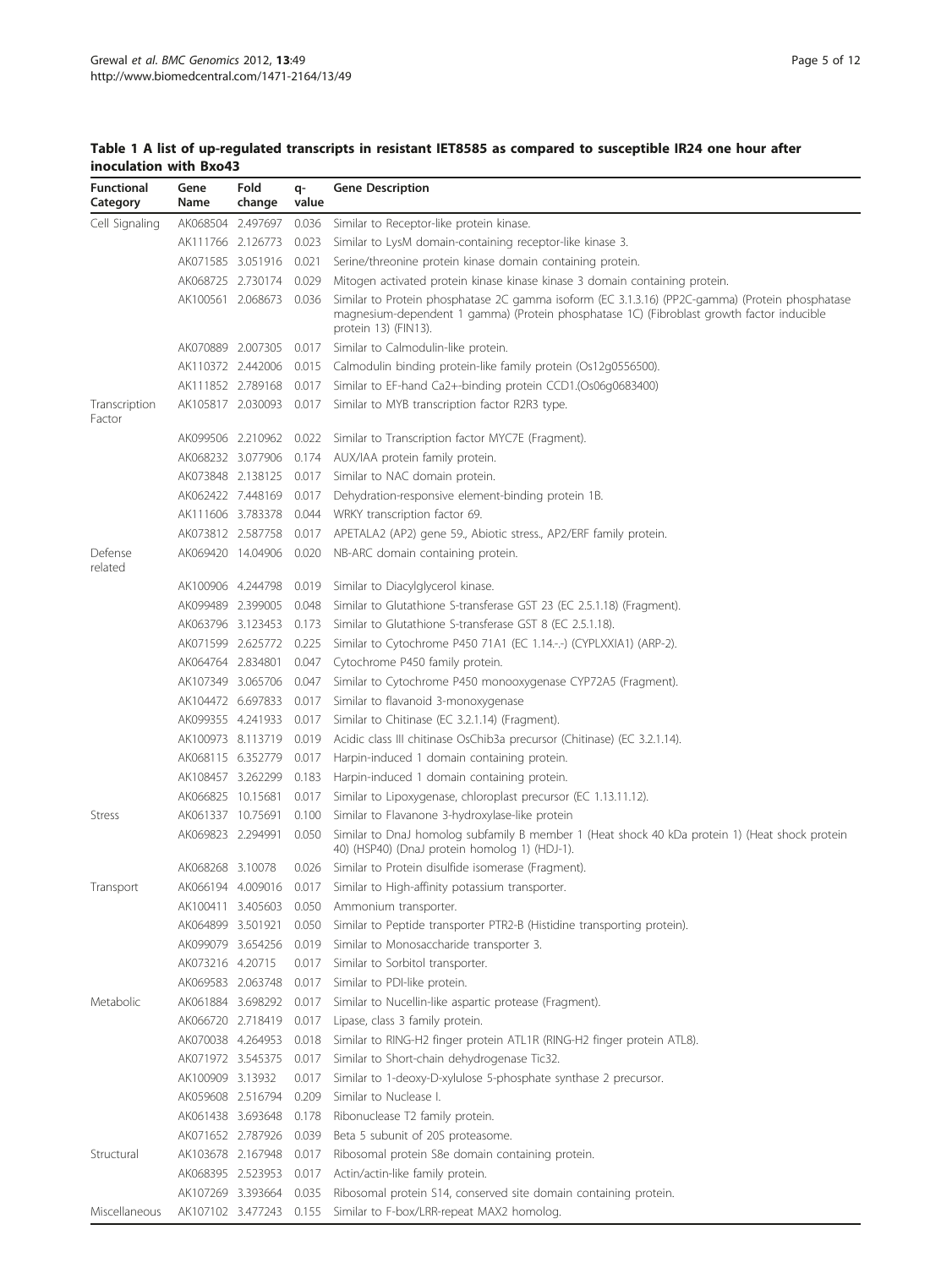| <b>Functional Category</b> | <b>Gene Name</b> | Fold change | q-value | <b>Gene Description</b>                                                    |
|----------------------------|------------------|-------------|---------|----------------------------------------------------------------------------|
| Cell Signaling             | AK100131         | 5.114667    | 0.027   | Phox-associated domain domain containing protein.(Os05q0583500)            |
|                            | AK100302         | 2.005169    | 0.024   | EF hand domain containing protein.                                         |
|                            | AK060253         | 2.242858    | 0.204   | Leucine-rich repeat 2 containing protein.                                  |
|                            | AK060392         | 3.321018    | 0.018   | Remorin, C-terminal region domain containing protein.                      |
|                            | AK109657         | 2.541251    | 0.018   | WD40 repeat-like domain containing protein.                                |
| Transcription Factor       | AK099793         | 2.577764    | 0.040   | Similar to Auxin response factor 5.                                        |
|                            | AK066518         | 2.074774    | 0.174   | AUX/IAA protein family protein.                                            |
|                            | AK059464         | 3.665959    | 0.152   | Transcriptional factor B3 family protein.                                  |
| Transport                  | AK066544         | 2.491852    | 0.152   | Similar to Potassium transporter 22.                                       |
|                            | AK069303         | 2.290848    | 0.017   | Similar to K+ channel protein.                                             |
|                            | AK061365         | 2.073459    | 0.024   | Similar to BS14b.                                                          |
| Metabolic                  | AK071503         | 2.522627    | 0.214   | Similar to ASF/SF2-like pre-mRNA splicing factor SRP31".                   |
|                            | AK105828         | 3.215238    | 0.062   | Phospholipase A2 family protein.                                           |
|                            | AK062946         | 3.382547    | 0.017   | Nucleotide excision repair, TFIIH, subunit TTDA domain containing protein. |
|                            | AK103277         | 3.693126    | 0.114   | Similar to RNA-binding protein 8A (Tsunagi protein).                       |
|                            | AK111609         | 2.187418    | 0.024   | Methyltransferase type 12 domain containing protein.                       |
|                            | AK069606         | 2.597207    | 0.017   | Similar to adenine phosphoribosyltransferase 2.                            |
|                            | AK060566         | 2.141265    | 0.172   | Similar to Acyl carrier protein (ACP).                                     |
| Structural                 | AK060420         | 2.015343    | 0.017   | Similar to 30S ribosomal protein S31, chloroplast (Fragment).              |

<span id="page-5-0"></span>Table 2 A list of down-regulated transcripts in resistant IET8585 as compared to susceptible IR24 one hour after inoculation with Bxo43

common early response [\[26](#page-10-0)]. In present data set a transcript similar to high affinity  $K^+$  uptake pump HAK5 (AK066544) (Additional file [6](#page-9-0)) [\[27\]](#page-10-0) and  $K^+$  channel protein (AK069303) (Table 2) were found to be down-regulated whereas a low to high affinity  $K^+$  pump KUP3 (AK066194) [[28\]](#page-10-0) is up-regulated implying a regulation of  $K^+$  uptake. An additional complexity is introduced by the fact that  $K^+$  uptake is sensitive to ammonium transport and a transcript for AMT2-like protein (AK100411) an ammonium transporter has also been found to be up-regulated [\[29](#page-10-0),[30](#page-10-0)]. Proton influx is another important defense response and three H<sup>+</sup> transporters were found to be up-regulated in present study (Additional file [5](#page-9-0)), one of them was a proton-peptide symporter PTR2 (AK064899) and other two were sugar-proton symporters STP1 (AK099079) and PLT5 (AK073216) like proteins. The sugar-H<sup>+</sup> symporters probably serve dual purpose, they relocate  $H^+$  and sugars into infected cells, which behaves as a sink and draws carbon resources for energy consumption to put up defense on one hand [[31,32](#page-10-0)] while on the other hand modulate sugar signals (Figure [2](#page-6-0)) which are known to influence SAR pathway [[33](#page-10-0),[34\]](#page-10-0). Monosaccharide-H $^+$  symportes in Arabidopsis are rapidly induced by pathogenic elicitors [[31\]](#page-10-0).

Lipid signaling has emerged as an important component of stress signaling and Phospatidic acid (PA) is a key lipid second messenger. PA is directly formed via activation of Phospholipase D (PLD) and indirectly by phosphorylation of Diacylglycerol (DAG) by DAG kinase (AK100906) or DGK (Additional file [5](#page-9-0)) [\[35](#page-10-0)]. The DGK

pathway has been known to be activated in defense response against pathogens within few hours of infection [[36](#page-10-0)], a transcript similar to PA generating DAG kinase is upregulated in the present data set as well whereas a phospholipase A2 family protein (AK105828) was downregulated (Additional file [6\)](#page-9-0). PA can be deacylated by phospholipase A2 (PLA2) to produce LPA and free fatty acids (Figure [2](#page-6-0)), which are signaling compounds in plant responses to auxin [[37](#page-10-0)]. Further a transcription factor Auxin responsive factor 5 or ARF5 (AK099793) that binds to AUX/IAA family proteins (Additional file [6\)](#page-9-0), a critical component in auxin signaling pathway, as well as an AUX/IAA family protein (AK066518) were found to be down-regulated [[38](#page-10-0)], incidentally another AUX/IAA family protein (AK068232) was found to be up-regulated (Additional file [5\)](#page-9-0). This two-way modulation of AUX/IAA family proteins is in agreement with previous findings. AUX/IAA genes were discovered based on their induction by auxin and some can promote auxin response, however many AUX/IAA proteins actually inhibit auxin response [\[39](#page-10-0)]

The down-regulated cell signaling associated transcripts include two interesting genes a Leucine-rich repeat 2 containing protein (AK060253) and a Remorin domain containing protein (AK060392) (Table 2). LRR repeats occur in various proteins to provide structural framework for protein-protein interaction and when associated to kinase domain are known to function as receptors. Remorins are unique to plants and are ubiquitously expressed. Differential expression of remorins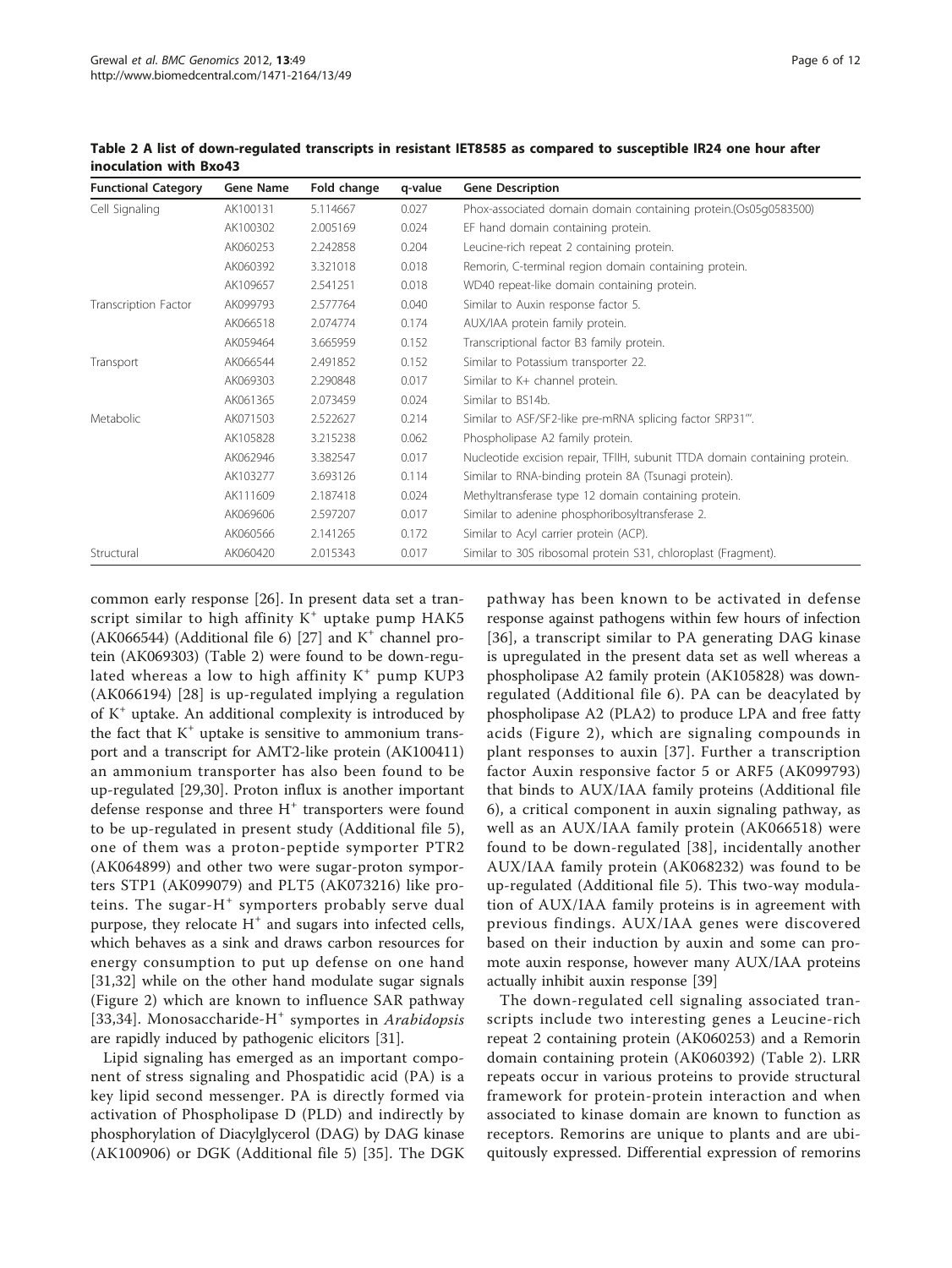<span id="page-6-0"></span>

have been well documented in Arabidopsis, interestingly most of the remorins were found to be down-regulated in case of bacterial-plant incompatible interactions [\[40](#page-10-0)].

#### Transcription factors

The host cell gears up its arsenal on receiving signals of pathogen attack through elaborate signal transduction network by modulating expression of several transcription factors. These act as hubs that further modulate defense, hormone and growth related genes. The upregulated cluster consists of several transcription factors some of them are R2R3 type MYB transcription factor (AK105817) related to stress response [[41\]](#page-10-0), MYC7E (AK099506) related to ABA response, OsNAC protein (AK073848), DREB1B(AK062422), Ethylene responsive factor (ERF1) family protein (AK073812), WRKY69 (AK111606) (Table [1](#page-4-0)). WRKY69 is a member of the well documented WRKY family related to regulation of many cellular processes including defense and is known in turn to be modulated by MAPK cascade [[42\]](#page-10-0). OsNAC is induced by abiotic and biotic stress as well as ABA, Jasmonic acid and hydrogen peroxide [[43,44\]](#page-10-0) and plays a role in activation of defensin [[45\]](#page-10-0). DREB1B responds to variety of stress thus inducing expression of PR genes [[46\]](#page-10-0). ERF1 is induced by both ethylene and JA [[47,48](#page-10-0)]. It integrates JA and ethylene signaling [[49\]](#page-11-0) and both signaling pathways are required simultaneously [[50](#page-11-0)] for ERF1 induction. The tight co-regulation of ERF1 by both stress hormones is quite understandable considering the fact that of all the total number of defense related genes induced by ethylene and JA about 80% are ERF1 mediated. There are also reports of ERF1 being under MAPK cascade control mediated by EIN2 and EIN3 [\[51](#page-11-0)]. The most important genes up-regulated by ERF1 are basic chitinase, defensins and glutathione synthases (AK099489, AK063796) which have been found to be up-regulated in present study as well (Table [1\)](#page-4-0). Ethylene and JA play a pivotal role in plant defense,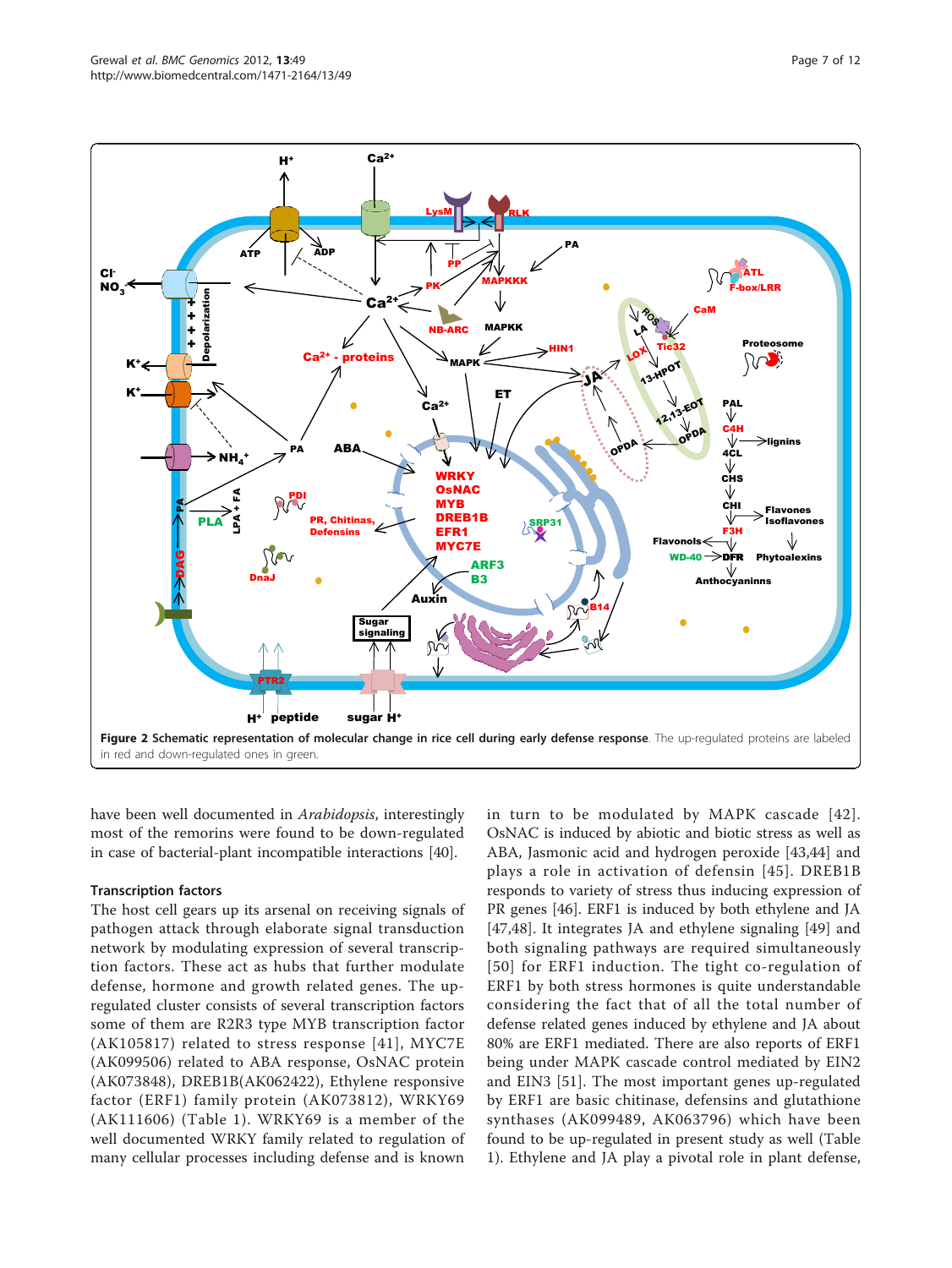plants with impaired ethylene signal transmission exhibit susceptibility to necrotrophic bacterium [[52](#page-11-0)]. Ethylene induces cell-wall strengthening, xylem occlusion response, phenylpropanoid derived phytoalexin production, PR-genes including Beta-glucanase and chitinase [[53\]](#page-11-0) both of which have been found to be up-regulated in the present study. While Ethylene and JA have synergistic functions ABA is antagonistic to both, it interferes at different levels with ethylene and JA signaling [[54](#page-11-0)]. The transcription factors found to be down-regulated were Auxin response factor 5, AUX/IAA and B3 transcription factor (Additional file [6\)](#page-9-0). All three are growth related and are expressed in all organs, Auxin response factor 5 is required for normal growth [[38\]](#page-10-0) and B3 belongs to a family of plant transcription factors with various roles in plant development.

#### Metabolism

Secondary metabolites play an important role in plant defense [[55\]](#page-11-0). The present study also documents similar findings; there was up-regulation of seven genes related to flavanoid biosynthesis (Table [1\)](#page-4-0), three cytochrome P450 monoxygenases (AK071599, AK064764, AK107349), a flavanoid 3-monoxygenase (AK104472), A flavanone 3-hydroxylase-like protein (AK061337) [[56](#page-11-0)] and a Glutathione S-transferase-GST 23 (AK099489) (Figure [2\)](#page-6-0). GST proteins are known to act as escort proteins in flavanoid transport. WD-40 repeat like domain containing protein (AK109657) was down regulated (Figure [2\)](#page-6-0). WD-40 repeat containing protein have been found to be necessary for anthocyanin biosynthesis at the DFR (Dihydroflavonol reductase) step in Arabidopsis leaves but does not seem to affect upstream genes involved in flavanoid bio-synthesis. It appears that flavanoid biosynthesis pathway is modulated to produce excess flavanoides rather than anthocyanins. The flavanoides may produce lignins to strengthen cell wall or phytoalexins the classical anti-microbial plant compound [[57](#page-11-0)]. Transcripts for several well studied pathogen induced genes were found to be up-regulated these include: a chitinase (AK099355), a chitinase precursor Oschib (AK100973), an aspartic protease Os11g0183900 (AK061884) as well as two Harpin-induced 1 (Hin1) domain containing proteins (AK068115, AK108457) (Table [1\)](#page-4-0). Chitinases are induced by environmental stress and considered to play a role in active or passive defense [\[58,59](#page-11-0)]. Aspartic protease is a major family of protease enzymes, expression of an aspartic protease was found to be up-regulated in case of incompatible interaction between potato and the fungus Phytophthora infestans [[60](#page-11-0)]. Hin1 is induced by bacterial effector, harpin through MAPK activity [\[61](#page-11-0)].

Genes related to lipid metabolism were also found to differentially regulated, a lipase (AK066720) (Additional file [5](#page-9-0)) was up-regulated whereas a gene related to lipid biosynthesis, an Acyl carrier protein (AK060566) was down-regulated (Table [2\)](#page-5-0). The cell lipid metabolism perhaps is so diverted to provide ingredients and energy for mounting defense respose. A lipoxygenases (AK066825), chloroplast precursor of lipoxygenase LOX2 (Additional file [5](#page-9-0)), was also found to be significantly up-regulated. Lipoxygenases are key enzymes of lipid metabolism and JA biosynthesis [[62\]](#page-11-0). LOX2 is required for wound induced JA accumulation and is involved in early defense response to pathogens [[63](#page-11-0)]. The expression of LOX2 in turn is enhanced by JA through a positive feedback loop. The up-regulation of JA producing enzyme indicates the important role played by JA signaling in the Xanthomonas-rice incompatible interaction. Along with chloroplastid lipoxygenase other plastidial proteins including Tic32 (AK071972) and a protein similar to 1-deoxy-D-xylulose 5-phosphate synthase 2 precursor or DXPS (AK100909) were upregulated (Additional file [5](#page-9-0)) as well. Tic32 is a NADPHdependent dehydrogenase and its dehydrogenase activity is affected by Calmodulin. It is associated with Tic translocon on the stomatal side of the plastidial inner envelope. It may serve as a switch to differentially integrate redox signals from inside of chloroplast with calcium signals outside and influence the activity and/or specificity of Tic translocon [\[64,65\]](#page-11-0).

Defense involves induction as well as repression of several proteins. In order to meet the demand the cell modulates several components of transcriptional, translational and post-translational modification machinery. Present work documents up-regulation of Nuclease1(AK059608), a Ribosomal T2 family protein (AK061438), Ribosomal protein S8e domain containing protein (AK103678), Ribosomal protein S14 domain containing protein (AK107269) and a protein related to ARP6 (AK068395) (Table [1\)](#page-4-0). ARP6 is a component of chromatin modifying complex implicated in maintaining state of gene activation [[66](#page-11-0)]. While several others were down regulated (Table [2](#page-5-0)), these included TFIIH domain containing protein (AK062946), methyltransferase type 12 domain containing protein (AK111609), RNA-binding protein 8Alike protein (AK103277), pre-mRNA slicing factor SRP31 (AK071503), ribosomal protein S31 (AK060420) and an adenine salvage related protein APRT2 (AK069606). Transcripts for F-box/LRR-repeat MAX2 homolog (AK107102) and RING-H2 finger protein ATL8 (AK070038) were found to be up-regulated. F-box/LRRrepeat proteins function as substrate recruiting subunit of SCF-type Ubiquitin E3 ligases [[67\]](#page-11-0). ATL is a multigenic family of putative RING-type E3 ubiquitin ligases [[68](#page-11-0)], the specificity determinants that mediate the transfer of ubiquitin to the ε-amino group of target proteins resulting in mono-ubiquitination, additional ubiquitin moieties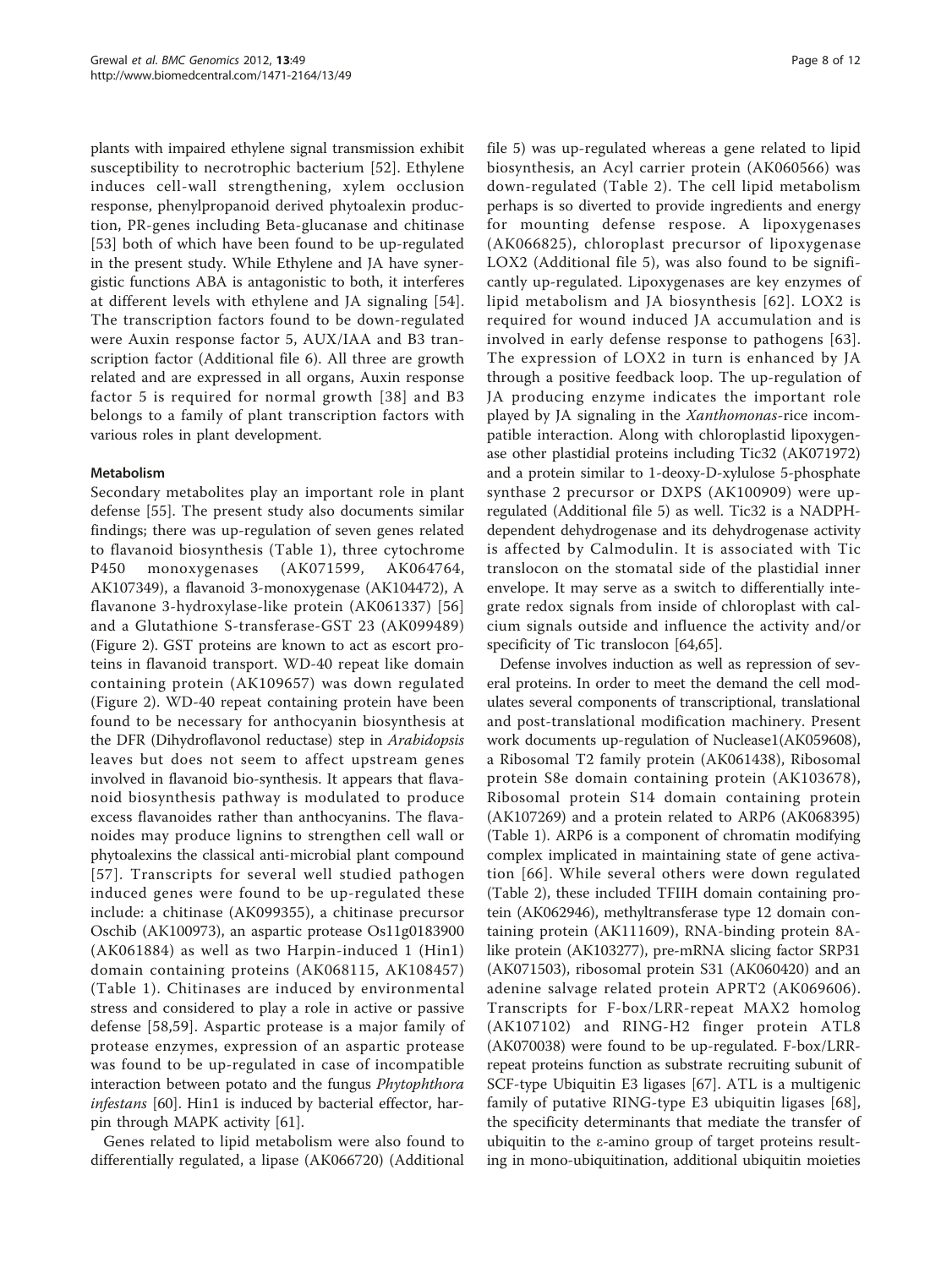are transferred to the target protein by E4, a multiubiquitin chain assembly factor [\[69\]](#page-11-0). While multi-ubiquitination generally tag proteins for degradation, mono-ubiquitination of a target results in non-proteolytic events such as changes in protein activity, histone modification, localization or protein-protein interactions [[70](#page-11-0)]. Incidentally beta 5 subunit of 20S proteosome (AK071652), the core complex of the 26S proteasome, was also found to be upregulated implying modulation of ubiquitin mediated protein degradation.

Protein transport apparently has also been affected, the relocation of proteins to new sites for defense was evident by the down-regulation of B14 protein (AK061365) (Table [2\)](#page-5-0) involved in peptide transport from ER to golgi and up-regulation of a DnaJ like protein (AK069823), two peptide disulphide isomerases (PDI) like proteins (AK068268, AK069583) and a peptide-proton symporter PTR2 (Table [1\)](#page-4-0). DnaJ and PDI are molecular chaperones and rapid induction of PDI in wheat after fungal inoculation during early response has been previously documented [[71](#page-11-0)].

# Conclusion

Although massive efforts have been put in past to annotate and characterize gene functions, it was difficult to assign role to many differentially expressed transcripts due to lack of information. Moreover numerous transcripts have been annotated as proteins containing domains having diverse functional roles but their specific roles remain elusive. Nevertheless through analysis of present dataset and annotations of transcripts differentially expressed at 1 hai it was found that as the plant faces the pathogenic challenge it suspends its growth till it can spare the resources, thus there was up-regulation of defense related genes and loss of growth related ones. In resistant plant host cell recognizes the pathogen through plasma membrane or/and cytoplasm located receptors (Figure [2\)](#page-6-0) and initiates diverse signaling pathways including MAPK cascade,  $Ca<sup>2+</sup>$  signaling, ionic fluxes, lipid and sugar signaling. These signals are ultimately transduced to nucleus resulting in up-regulation of several defense and stress related transcription factors and down-regulation of growth and development related ones. The transcription factors in turn modulate the expression of down-stream genes resulting in metabolic modulations. Thus ethylene and jasmonic acid responses are activated while auxin signaling is repressed (Figure [2](#page-6-0)). Protein turn-out and trafficking are adjusted to churn out a proteome suited to serve the defensive needs. Primary metabolites are channeled to provide energy and raw materials for defense and secondary metabolism is diverted to produce pathogen deterrents (Figure [2](#page-6-0)). Amongst the modulated transcripts the receptor like proteins i.e. LysM and NB-ARC domain containing proteins are attractive candidates as R-genes and hence also for transgenic modifications for resistance development. A Nod 19 family protein was another interesting transcript found to be up-regulated. This family of proteins has been implicated in nodule development but their role in pathogenesis remains elusive, in depth studies may reveal the specific advantage that this protein may provide to host cells in hostpathogen interaction. The gene modulations undertaken by plant cells at such early a stage highlight the ability of plant cells to rapidly mount a complex defense response. The resistant plant unleashes a diverse arsenal in a highly coordinated manner, no wonder that the susceptible plant which lags behind falls to disease.

# Methods

### Plant and bacterial culture

Seeds of bacterial blight resistant cultivar IET8585 [\[72](#page-11-0)] were obtained from Central Rice Research Institute Orissa, India and those of susceptible IR24 from Chinsurah Rice Research Station, West Bengal, India. Both varieties were grown on synthetic soil (Kaltech Energies, Karnataka, India) in a green house under 16 hrs light/8 hrs dark photoperiod at 28+/-2°C temperature.

The Xanthomonas oryzae pv oryzae culture Bxo43 [[73](#page-11-0)] was obtained from Centre for Cellular and Molecular Biology, Andhra Pradesh, India.

#### Inoculation

Eighteen and fifty-five days old plants were inoculated with Bxo43 by clipping method [[74](#page-11-0)]. Sterile water treated plants served as mock control. Leaf samples from eighteen days old seedlings were collected one hour after inoculation (hai), flash frozen in liquid nitrogen and subjected to molecular analyses. Disease progression was studied in both adult plants and seedlings.

#### RNA extraction and microarray hybridization

RNA from leaves of eighteen days old seedlings of both inoculated and mock-inoculated samples was extracted using tri-reagent (Sigma-Aldrich, St.Louis, MO, U.S.A.) and purified by Qiagen RNeasy Maxi Kit (Qiagen, Valencia, CA, U.S.A.) following manufacturers' instructions. The quality and purity of RNA was analyzed using spectrophotometer (Nano-Drop, Wilmington, DE, U.S.A.) and Agilent 2100 Bioanalyzer (Agilent Tecnologies, Santa Clara, CA, U.S.A.). Total RNA (200ng) was labeled with Cy5 or Cy3 using an Agilent Quick Amp Kit (Agilent Technologies).The amplified products were purified using Qiagen RNeasy Mini Kit (Qiagen), the recommended amount, 825 ng of each of the labeled products were used for array hybridization. Labeled targets of resistant and susceptible genotypes similarly treated (inoculated or mock inoculated) were hybridized to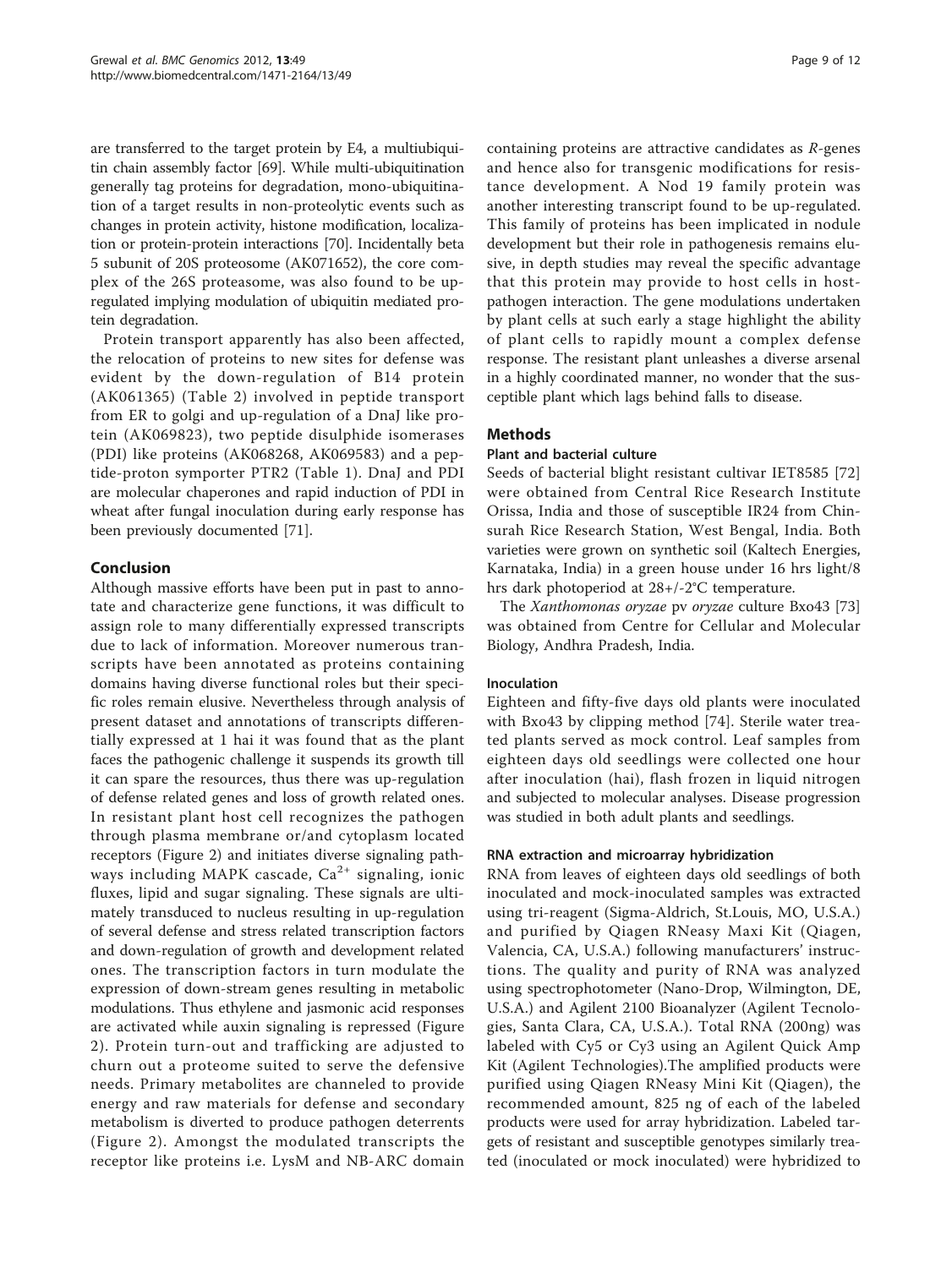<span id="page-9-0"></span>the same Agilent 44K custom oligo DNA microarray G2519F (Agilent). Dye-swap procedure was followed for two independent biological replicates (Additional file 8). Hybridization and wash processes were performed according to the instructions of the manufacturer. Microarrays were scanned using an Agilent Microarray Scanner (G256CA) at recommended settings (Additional file 9).

#### Data analysis

Data from each of the four arrays was extracted using Agilent Feature Extraction 10.5.1.1 software following protocol recommended by the manufacturer. Raw data was exported to Genespring GX11 (Agilent Technologies). Signals were background corrected and baseline transformed to the median of all spots. The data was  $log2$  transformed and normalized to  $75<sup>th</sup>$  percentile using Loess normalization. The log2 ratios were averaged for replicate spots. Saturated spots and oligonucleotides with more than fifty percent replicate spots flagged as absent were excluded from analysis. Differentially expressed genes were identified using Students unpaired t-test with a corrected p-value of  $\langle$  = 0.05 and fold change of two or above. Gene interaction pathways were generated with the help of the software Pathway Studio 7.1 (Ariadne Genomics,Rockville, MD, U.S.A.).

#### Real-time qRT-PCR

RNA from independent biological replicate was used to synthesize cDNA employing Fermentas Revert Aid H minus first strand kit (Fermentas Life Sciences, Glen Burnie, MD, U.S.A.). Fifteen genes were randomly selected from among those that showed a significant upor down-regulation in response to treatments. Specific primers (Additional file 10) were designed from the selected genes employing Primer3 software [[75\]](#page-11-0) and by comparison and alignment with available rice gene sequences from NCBI and Rice Annotation Project Database (RAP-DB). Actin [[76\]](#page-11-0) and Ubiquitin-conjugating enzyme E2 [[77](#page-11-0)] were used as internal controls. PCRs were carried out in Bio-rad iQ5 Multicolor Real-Time PCR Detection System (Bio-rad Laboratories, Hercules, CA, U.S.A.) using iQ Syber Green Supermix (Bio-rad Laboratories) (Additional file 9). Quantification was based on cycle threshold (Ct value) and PCR efficiency determined by iQ5 Optical System Software 2.0 (Bio-rad Laboratories). The expression of each gene was normalized with internal controls and relative fold change was calculated using  $2^{-\Delta\Delta Ct}$  method [[78\]](#page-11-0).

# Additional material

[Additional file 1:](http://www.biomedcentral.com/content/supplementary/1471-2164-13-49-S1.PPT) Xanthomonas oryzae pv oryzae induced disease symptoms in adult rice plants. A. Susceptible IR24. B. Resistant IET8585. [Additional file 2: Q](http://www.biomedcentral.com/content/supplementary/1471-2164-13-49-S2.PPT)uantitative RT-PCR validation of microarray data. A powerpoint file containing comparison of pathogen induced

differential fold inductions as obtained from microarray and real-time PCR.

[Additional file 3: C](http://www.biomedcentral.com/content/supplementary/1471-2164-13-49-S3.XLS)omplete list of transcripts found to be upregulated in resistant plant as compared to susceptible one. Excel file containing the gene name, fold change and gene description of the transcripts.

[Additional file 4: C](http://www.biomedcentral.com/content/supplementary/1471-2164-13-49-S4.XLS)omplete list of transcripts found to be downregulated in resistant plant as compared to susceptible one. Excel file containing the gene name, fold change and gene description of the transcripts.

[Additional file 5: I](http://www.biomedcentral.com/content/supplementary/1471-2164-13-49-S5.PPT)nteraction network of up-regulated transcripts. A powerpoint file containing interaction map generated by Pathway Studio (version 7.1). The transcripts up-regulated in present study are highlighted in yellow.

[Additional file 6: I](http://www.biomedcentral.com/content/supplementary/1471-2164-13-49-S6.PPT)nteraction network of down-regulated transcripts. A powerpoint file containing interaction map generated by Pathway Studio (version 7.1). The transcripts down-regulated in present study are highlighted in yellow.

[Additional file 7: K](http://www.biomedcentral.com/content/supplementary/1471-2164-13-49-S7.PPT) means clusters comparing the expressional level of transcripts. A powerpoint file containing K means clusters comparing the expression level of transcripts having beyond +/-2 fold change and p  $\epsilon$  = 0.05 at 0,1,6 and 120 hours after inoculation. The green and orange represent down-regulation and up-regulation respectively. The intensity of color signifies the degree of fold change.

[Additional file 8: M](http://www.biomedcentral.com/content/supplementary/1471-2164-13-49-S8.XLS)icroarray experiment design. Excel file containing the details of the samples hybridized to each array.

[Additional file 9: T](http://www.biomedcentral.com/content/supplementary/1471-2164-13-49-S9.PPT)he representative data of microarray hybridization and qRT-PCR. A powerpoint file containing A. Part of image of microarray hybridization. B. Scatter plot of log intensities across an array. C. Real-time PCR curve.

[Additional file 10:](http://www.biomedcentral.com/content/supplementary/1471-2164-13-49-S10.XLS) List of primer for the qRT-PCR. Excel file containing all primer sequences used for the quantitative RT-PCR.

#### List of abbreviations

ABA: Absicisic Acid; AMT: Ammonium transporter; APR: Actin related protein; ATL: Alkyltransferase-like protein; AUX/IAA: Auxin response/Indole-3-acetic acid induced proteins; CCD1: Coiled coil DIX domain; DREB1B: Drought responsive element binding protein 1B; HAK5: High affinity K<sup>+</sup> transporter 5; Hin1: Harpin induced protein1; KUP3: K<sup>+</sup> uptake transporter 3; LRR: Leucine rich repeats; LysM: Lysin motif; MAPK: Mitogen activated protein kinases; MAPKKK: MAPK kinase kinase; MAX2: More axillary branches 2 protein; NAC: NAM, ATAF1, 2, and CUC2 transcription factors family; NB-ARC: Nucleotide binding adaptor shared by APRF-1, R proteins and CED-4; PR-genes: Pathogenesis related genes; PTR2: Peptide transpoter 2; RING: Really interesting new gene; SCF: Skp, Cullin, F-box containing protein; SRP31: Serine/argentine-rich protein 31; STP1: Sugar transporter 1; Tic32: Translocon of the inner chloroplast membrane 32.

#### Acknowledgements

R.K.G is thankful to Council of Scientific and Industrial Research for providing the financial assistance (F. No: 09/015(0346)/2008-EMR-I). S.G acknowledges the financial support of Department of Biotechnology, Government of India. Authors sincerely acknowledge Bose Institute for providing the infrastructure. They are thankful to Dr Ramesh V. Sonti (Centre for Cellular and Molecular Biology, Andhra Pradesh, India) for providing bacterial culture and Dr Analabha Basu (National Institute of Biomedical Genomics, Kalyani, India) for his valuable suggestions on statistical analysis. Authors are thankful to Ashwani Kumar Kamal of Imperial Life Sciences, India for lending his expertise to help us resolve issues about Genespring software. Authors are also thankful to Central Rice Research Institute Orissa, India and Chinsurah Rice Research Station, West Bengal, India for rice seeds. The technical support of Arup Kumar Dey is sincerely acknowledged.

#### Authors' contributions

RKG, SG and SD designed the experiments and drafted the manuscript. RKG performed the experiments. RKG and SD analyzed the data. RKG, SG and SD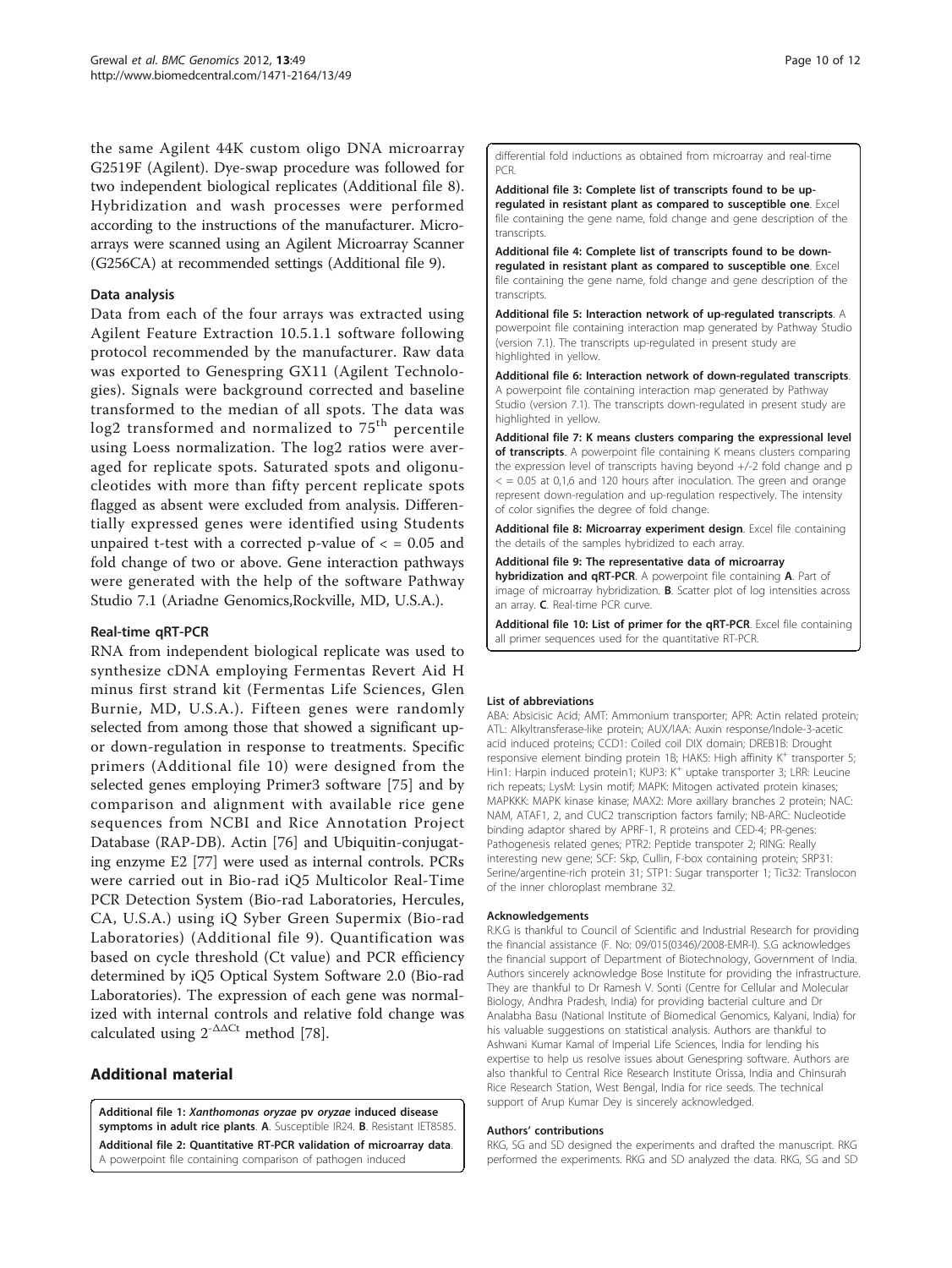<span id="page-10-0"></span>revised the manuscript. All authors have read and approved the final manuscript.

Received: 8 October 2011 Accepted: 31 January 2012 Published: 31 January 2012

#### References

- 1. Aderem A, Ulevitch RJ: [Toll-like receptors in the induction of the innate](http://www.ncbi.nlm.nih.gov/pubmed/10963608?dopt=Abstract) [immune response.](http://www.ncbi.nlm.nih.gov/pubmed/10963608?dopt=Abstract) Nature 2000, 406(6797):782-787.
- Dangl JL, Jones JD: [Plant pathogens and integrated defence responses](http://www.ncbi.nlm.nih.gov/pubmed/11459065?dopt=Abstract) [to infection.](http://www.ncbi.nlm.nih.gov/pubmed/11459065?dopt=Abstract) Nature 2001, 411(6839):826-833.
- 3. Flor HH: Genetics of pathogenecity of Melampspora lini. Journal of Agricultural Research 1946, 73:335-357.
- 4. van der Hoorn RA, Kamoun S: [From Guard to Decoy: a new model for](http://www.ncbi.nlm.nih.gov/pubmed/18723576?dopt=Abstract) [perception of plant pathogen effectors.](http://www.ncbi.nlm.nih.gov/pubmed/18723576?dopt=Abstract) Plant Cell 2008, 20(8):2009-2017.
- 5. Jones JD, Dangl JL: [The plant immune system.](http://www.ncbi.nlm.nih.gov/pubmed/17108957?dopt=Abstract) Nature 2006, 444(7117):323-329.
- 6. Garcia-Brugger A, Lamotte O, Vandelle E, Bourque S, Lecourieux D, Poinssot B, Wendehenne D, Pugin A: [Early signaling events induced by](http://www.ncbi.nlm.nih.gov/pubmed/16838784?dopt=Abstract) [elicitors of plant defenses.](http://www.ncbi.nlm.nih.gov/pubmed/16838784?dopt=Abstract) Mol Plant Microbe Interact 2006, 19(7):711-724.
- 7. Somssich IE, Hahlbrock K: Pathogen defense in plants-a paradigm of biological complexity. Trends in Plant Sci 1998, 3(3):86-90.
- 8. Eulgem T, Rushton PJ, Schmelzer E, Hahlbrock K, Somssich IE: [Early nuclear](http://www.ncbi.nlm.nih.gov/pubmed/10469648?dopt=Abstract) [events in plant defence signalling: rapid gene activation by WRKY](http://www.ncbi.nlm.nih.gov/pubmed/10469648?dopt=Abstract) [transcription factors.](http://www.ncbi.nlm.nih.gov/pubmed/10469648?dopt=Abstract) EMBO J 1999, 18(17):4689-4699.
- 9. Khush GS: [Green revolution: the way forward.](http://www.ncbi.nlm.nih.gov/pubmed/11584298?dopt=Abstract) Nat Rev Genet 2001, 2(10):815-822.
- 10. Nino-Liu DO, Ronald PC, Bogdanove AJ: [Xanthomonas oryzae pathovars:](http://www.ncbi.nlm.nih.gov/pubmed/20507449?dopt=Abstract) [model pathogens of a model crop.](http://www.ncbi.nlm.nih.gov/pubmed/20507449?dopt=Abstract) Mol Plant Pathol 2006, 7(5):303-324.
- 11. Li Q, Chen F, Sun LX, Zhang ZQ, Yang YN, He ZH: Expression profiling of rice genes in early defense responses to blast and bacterial blight pathogens using cDNA microarray. Physiol Mol Plant Pathol 2006, 68(1-3):51-60.
- 12. Kottapalli K, Rakwal R, Satoh K, Shibato J, Kottapalli P, Iwahashi H, Kikuchi S: [Transcriptional profiling of indica rice cultivar IET8585 \(Ajaya\) infected](http://www.ncbi.nlm.nih.gov/pubmed/17870590?dopt=Abstract) [with bacterial leaf blight pathogen Xanthomonas oryzae pv oryzae.](http://www.ncbi.nlm.nih.gov/pubmed/17870590?dopt=Abstract) Plant Physiol Biochem 2007, 45(10-11):834-850.
- 13. Zipfel C, Robatzek S, Navarro L, Oakeley EJ, Jones JDG, Felix G, Boller T: [Bacterial disease resistance in Arabidopsis through flagellin perception.](http://www.ncbi.nlm.nih.gov/pubmed/15085136?dopt=Abstract) Nature 2004, 428(6984):764-767.
- 14. Chamnongpol S, Mangkolsuk S, Vattanaviboon P, Fuangthong M: [Unusual](http://www.ncbi.nlm.nih.gov/pubmed/16534917?dopt=Abstract) [growth phase and oxygen tension regulation of oxidative stress](http://www.ncbi.nlm.nih.gov/pubmed/16534917?dopt=Abstract) [protection enzymes, catalase and superoxide dismutase, in the](http://www.ncbi.nlm.nih.gov/pubmed/16534917?dopt=Abstract) phytopathogen [Xanthomonas oryzae](http://www.ncbi.nlm.nih.gov/pubmed/16534917?dopt=Abstract) pv oryxae. Appl Environ Microbiol 1995, 61(1):393-396.
- 15. Mew TW: Current Status and future prospects of research on bacterial blight of rice. Ann Rev Phytopathol 1987, 25:359-382.
- 16. Zhu Q, Droge-Laser W, Dixon RA, Lamb C: [Transcriptional activation of](http://www.ncbi.nlm.nih.gov/pubmed/8939722?dopt=Abstract) [plant defense genes.](http://www.ncbi.nlm.nih.gov/pubmed/8939722?dopt=Abstract) Curr Opin Genet Dev 1996, 6(5):624-630.
- 17. Knogge W, Scheel D: [LysM receptors recognize friend and foe.](http://www.ncbi.nlm.nih.gov/pubmed/16832046?dopt=Abstract) Proc Natl Acad Sci USA 2006, 103(29):10829-10830.
- 18. Parniske M, Downie JA: [Plant biology-Locks, keys and symbioses.](http://www.ncbi.nlm.nih.gov/pubmed/14534570?dopt=Abstract) Nature 2003, 425(6958):569-570.
- 19. Van Ooijen G, Mayr G, Kasiem MMA, Albrecht M, Cornelissen BJC, Takken FLW: [Structure-function analysis of the NB-ARC domain of plant](http://www.ncbi.nlm.nih.gov/pubmed/18390848?dopt=Abstract) [disease resistance proteins.](http://www.ncbi.nlm.nih.gov/pubmed/18390848?dopt=Abstract) J Exp Bot 2008, 59(6):1383-1397.
- 20. Ulker B, Somssich IE: [WRKY transcription factors: from DNA binding](http://www.ncbi.nlm.nih.gov/pubmed/15337090?dopt=Abstract) [towards biological function.](http://www.ncbi.nlm.nih.gov/pubmed/15337090?dopt=Abstract) Curr Opin Plant Biol 2004, 7(5):491-498.
- 21. Menges M, Doczi R, Okresz L, Morandini P, Mizzi L, Soloviev M, Murray JAH, Bogre L: [Comprehensive gene expression atlas for the Arabidopsis MAP](http://www.ncbi.nlm.nih.gov/pubmed/18715324?dopt=Abstract) [kinase signalling pathways.](http://www.ncbi.nlm.nih.gov/pubmed/18715324?dopt=Abstract) New Phytol 2008, 179(3):643-662.
- 22. Zhang SQ, Klessig DF: MAPK cascades in plant defense signaling. Trends in Plant Sci 2001, 6(11):520-527.
- 23. Rodriguez PL: [Protein phosphatase 2C \(PP2C\) function in higher plants.](http://www.ncbi.nlm.nih.gov/pubmed/9869399?dopt=Abstract) Plant Mol Biol 1998, 38(6):919-927.
- 24. Takezawa D: [A rapid induction by elicitors of the mRNA encoding CCD-1,](http://www.ncbi.nlm.nih.gov/pubmed/10890529?dopt=Abstract) [a 14 kDa Ca2+-binding protein in wheat cultured cells.](http://www.ncbi.nlm.nih.gov/pubmed/10890529?dopt=Abstract) Plant Mol Biol 2000, 42(6):807-817.
- 25. Nurnberger T, Scheel D: Signal transmission in the plant immune response. Trends in Plant Sci 2001, 6(8):372-379.
- 26. Blatt MR, Grabov A, Brearley J, Hammond-Kosack K, Jones JD; [K+ channels](http://www.ncbi.nlm.nih.gov/pubmed/10504567?dopt=Abstract) [of Cf-9 transgenic tobacco guard cells as targets for Cladosporium](http://www.ncbi.nlm.nih.gov/pubmed/10504567?dopt=Abstract) [fulvum Avr9 elicitor-dependent signal transduction.](http://www.ncbi.nlm.nih.gov/pubmed/10504567?dopt=Abstract) Plant J 1999, 19(4):453-462.
- 27. Gierth M, Mäser P, Schroeder JI: [The potassium transporter AtHAK5](http://www.ncbi.nlm.nih.gov/pubmed/15734909?dopt=Abstract) [functions in K\(+\) deprivation-induced high-affinity K\(+\) uptake and AKT1](http://www.ncbi.nlm.nih.gov/pubmed/15734909?dopt=Abstract) [K\(+\) channel contribution to K\(+\) uptake kinetics in Arabidopsis roots.](http://www.ncbi.nlm.nih.gov/pubmed/15734909?dopt=Abstract) Plant Physiol 2005, 137(3):1105-1114.
- 28. Kim EJ, Kwak JM, Uozumi N, Schroeder JI: [AtKUP1: an Arabidopsis gene](http://www.ncbi.nlm.nih.gov/pubmed/9477571?dopt=Abstract) [encoding high-affinity potassium transport activity.](http://www.ncbi.nlm.nih.gov/pubmed/9477571?dopt=Abstract) Plant Cell 1998, 10(1):51-62.
- 29. Santa-María GE, Danna CH, Czibener C: High-affinity [potassium transport](http://www.ncbi.nlm.nih.gov/pubmed/10806246?dopt=Abstract) [in barley roots. Ammonium-sensitive and -insensitive pathways.](http://www.ncbi.nlm.nih.gov/pubmed/10806246?dopt=Abstract) Plant Physiol 2000, 123(1):297-306.
- 30. Hirsch RE, Lewis BD, Spalding EP, Sussman MR: [A role for the AKT1](http://www.ncbi.nlm.nih.gov/pubmed/9572739?dopt=Abstract) [potassium channel in plant nutrition.](http://www.ncbi.nlm.nih.gov/pubmed/9572739?dopt=Abstract) Science 1998, 280(5365):918-921.
- 31. Truernit E, Schmid J, Epple P, Illig J, Sauer N: [The sink-specific and stress](http://www.ncbi.nlm.nih.gov/pubmed/8989877?dopt=Abstract)[regulated Arabidopsis STP4 gene: enhanced expression of a gene](http://www.ncbi.nlm.nih.gov/pubmed/8989877?dopt=Abstract) [encoding a monosaccharide transporter by wounding, elicitors, and](http://www.ncbi.nlm.nih.gov/pubmed/8989877?dopt=Abstract) [pathogen challenge.](http://www.ncbi.nlm.nih.gov/pubmed/8989877?dopt=Abstract) Plant Cell 1996, 8(12):2169-2182.
- 32. Reinders A, Panshyshyn JA, Ward JM: [Analysis of transport activity of](http://www.ncbi.nlm.nih.gov/pubmed/15525644?dopt=Abstract) [Arabidopsis sugar alcohol permease homolog AtPLT5.](http://www.ncbi.nlm.nih.gov/pubmed/15525644?dopt=Abstract) J Biol Chem 2005, 280(2):1594-1602.
- 33. Rolland F, Moore B, Sheen J: [Sugar sensing and signaling in plants.](http://www.ncbi.nlm.nih.gov/pubmed/12045277?dopt=Abstract) Plant Cell 2002, 14(Suppl):S185-205.
- 34. Roitsch T, Balibrea ME, Hofmann M, Proels R, Sinha AK: [Extracellular](http://www.ncbi.nlm.nih.gov/pubmed/12508062?dopt=Abstract) [invertase: key metabolic enzyme and PR protein.](http://www.ncbi.nlm.nih.gov/pubmed/12508062?dopt=Abstract) J Exp Bot 2003, 54(382):513-524.
- 35. Arisz SA, Testerink C, Munnik T: [Plant PA signaling via diacylglycerol](http://www.ncbi.nlm.nih.gov/pubmed/19394438?dopt=Abstract) [kinase.](http://www.ncbi.nlm.nih.gov/pubmed/19394438?dopt=Abstract) Biochim Biophys Acta 2009, 1791(9):869-875.
- 36. Laxalt AM, Munnik T: [Phospholipid signalling in plant defence.](http://www.ncbi.nlm.nih.gov/pubmed/12179967?dopt=Abstract) Curr Opin Plant Biol 2002, 5(4):332-338.
- 37. Paul RU, Holk A, Scherer GFE: Fatty acids and lysophospholipids as potential second messengers in auxin action. Rapid activation of phospholipase  $A<sub>2</sub>$  activity by auxin in suspension-cultured parsley and soyabean cells. Plant J 1998, 16(5):601-611.
- 38. Chapman EJ, Estelle M: [Mechanism of auxin-regulated gene expression in](http://www.ncbi.nlm.nih.gov/pubmed/19686081?dopt=Abstract) [plants.](http://www.ncbi.nlm.nih.gov/pubmed/19686081?dopt=Abstract) Annu Rev Genet 2009, 43:265-285.
- 39. Reed JW: Roles and activities of Aux/IAA proteins in Arabidopsis. Trends in Plant Sci 2001, 6(9):420-425.
- 40. Raffaele S, Mongrand S, Gamas P, Niebel A, Ott T: [Genome-wide](http://www.ncbi.nlm.nih.gov/pubmed/17984200?dopt=Abstract) [annotation of remorins, a plant-specific protein family: Evolutionary and](http://www.ncbi.nlm.nih.gov/pubmed/17984200?dopt=Abstract) [functional perspectives.](http://www.ncbi.nlm.nih.gov/pubmed/17984200?dopt=Abstract) Plant Physiol 2007, 145:593-600.
- 41. Agarwal M, Hao YJ, Kapoor A, Dong CH, Fujii H, Zheng XW, Zhu JK: [A R2R3](http://www.ncbi.nlm.nih.gov/pubmed/17015446?dopt=Abstract) [type MYB transcription factor is involved in the cold regulation of CBF](http://www.ncbi.nlm.nih.gov/pubmed/17015446?dopt=Abstract) [genes and in acquired freezing tolerance.](http://www.ncbi.nlm.nih.gov/pubmed/17015446?dopt=Abstract) J Biol Chem 2006, 281(49):37636-37645.
- 42. Rushton PJ, Somssich IE, Ringler P, Shen QXJ: WRKY transcription factors. Trends in Plant Sci 2010, 15(5):247-258.
- 43. Nakashima K, Tran LS, Van Nguyen D, Fujita M, Maruyama K, Todaka D, Ito Y, Hayashi N, Shinozaki K, Yamaguchi-Shinozaki K: [Functional analysis of](http://www.ncbi.nlm.nih.gov/pubmed/17587305?dopt=Abstract) [a NAC-type transcription factor OsNAC6 involved in abiotic and biotic](http://www.ncbi.nlm.nih.gov/pubmed/17587305?dopt=Abstract) [stress-responsive gene expression in rice.](http://www.ncbi.nlm.nih.gov/pubmed/17587305?dopt=Abstract) Plant J 2007, 51(4):617-630.
- 44. Ohnishi T, Sugahara S, Yamada T, Kikuchi K, Yoshiba Y, Hirano HY, Tsutsumi N: [OsNAC6, a member of the NAC gene family, is induced by](http://www.ncbi.nlm.nih.gov/pubmed/16172526?dopt=Abstract) [various stresses in rice.](http://www.ncbi.nlm.nih.gov/pubmed/16172526?dopt=Abstract) Genes Genet Syst 2005, 80(2):135-139.
- 45. Jensen MK, Hagedorn PH, de Torres-Zabala M, Grant MR, Rung JH, Collinge DB, Lyngkjaer MF: [Transcriptional regulation by an NAC \(NAM-](http://www.ncbi.nlm.nih.gov/pubmed/18694460?dopt=Abstract)[ATAF1,2-CUC2\) transcription factor attenuates ABA signalling for](http://www.ncbi.nlm.nih.gov/pubmed/18694460?dopt=Abstract) [efficient basal defence towards Blumeria graminis f. sp. hordei in](http://www.ncbi.nlm.nih.gov/pubmed/18694460?dopt=Abstract) [Arabidopsis.](http://www.ncbi.nlm.nih.gov/pubmed/18694460?dopt=Abstract) Plant J 2008, 56(6):867-880.
- 46. Gutha LR, Reddy AR: [Rice DREB1B promoter shows distinct stress-specific](http://www.ncbi.nlm.nih.gov/pubmed/18754079?dopt=Abstract) [responses, and the overexpression of cDNA in tobacco confers](http://www.ncbi.nlm.nih.gov/pubmed/18754079?dopt=Abstract) [improved abiotic and biotic stress tolerance.](http://www.ncbi.nlm.nih.gov/pubmed/18754079?dopt=Abstract) Plant Mol Biol 2008, 68(6):533-555.
- 47. Berrocal-Lobo M, Molina A, Solano R: [Constitutive expression of](http://www.ncbi.nlm.nih.gov/pubmed/12060224?dopt=Abstract) [ETHYLENE-RESPONSE-FACTOR1 in Arabidopsis confers resistance to](http://www.ncbi.nlm.nih.gov/pubmed/12060224?dopt=Abstract) [several necrotrophic fungi.](http://www.ncbi.nlm.nih.gov/pubmed/12060224?dopt=Abstract) Plant J 2002, 29(1):23-32.
- 48. Oñate-Sánchez L, Singh KB: [Identification of Arabidopsis ethylene](http://www.ncbi.nlm.nih.gov/pubmed/11950980?dopt=Abstract)[responsive element binding factors with distinct induction kinetics after](http://www.ncbi.nlm.nih.gov/pubmed/11950980?dopt=Abstract) [pathogen infection.](http://www.ncbi.nlm.nih.gov/pubmed/11950980?dopt=Abstract) Plant Physiol 2002, 128(4):1313-1322.